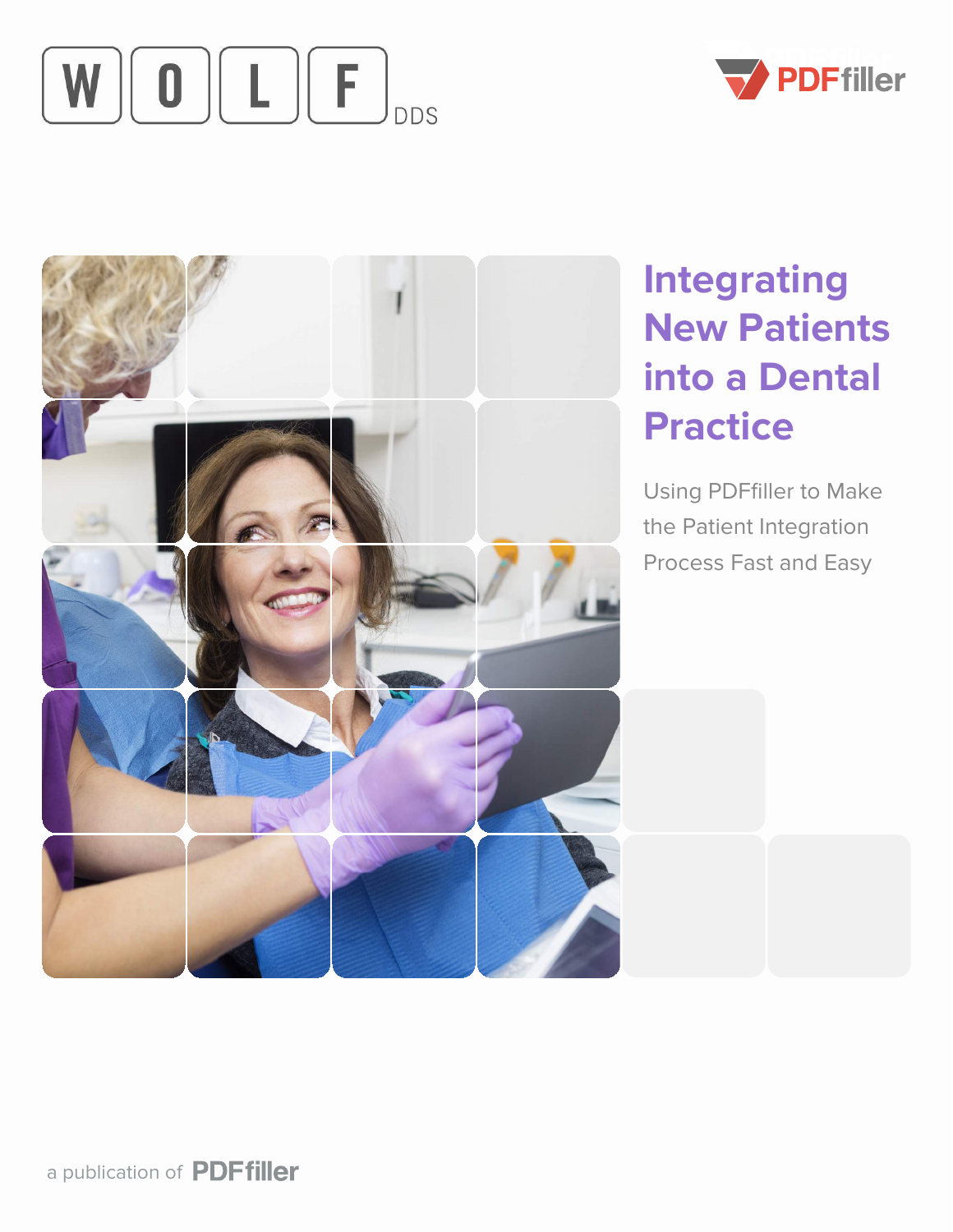David Wolf, DDS runs a small but successful private dentistry practice in Milford, West Boston. This tight-knit medical care provider develops an intimate relationship with its clients and focuses on providing the best care possible. "We specialize in adolescents to adults," David Wolf said. And with seven employees and one dentist to cover "about 1500 active patients," David Wolf needs to make his workflow as efficient as possible to ensure that he can integrate new patients into his care as rapidly as possible.



Integrating new patients into thriving practice isn't always easy. With 1500 patients already in his

care, adding new patients was taking unnecessary time and energy away from those already in his care.

And that was when the office was fortunate enough to have patients follow through on their paperwork at home. Often, with Wolf's previous solution, patients "either didn't [complete the forms], which meant that when they showed up, we had to give them written forms to fill in in the waiting area, or if they did do it, they would bring it in, or sometimes they forgot them."

The old process of integrating new patients into his care was clumsy and time-consuming before Wolf switched to PDFfiller. "We have all digital charts so what was happening before, the patient could fill in the PDFs, but they'd have to print them out and bring them in. But then we'd have to scan them back into their digital chart and then we would shred them, so we were kind of chasing our tail," Wolf said.

## The Problem

2

## Who?

David Wolf, DDS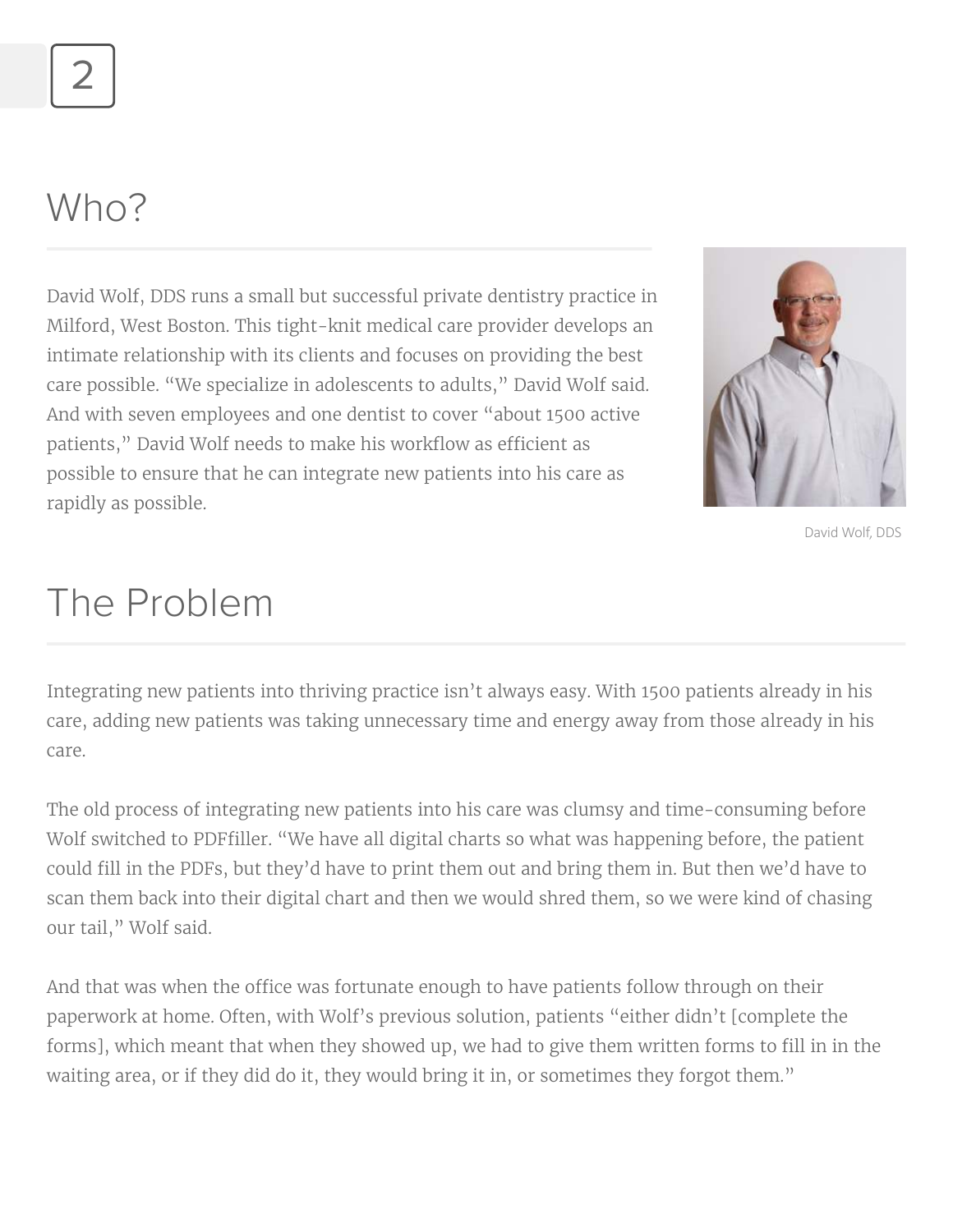

Wolf knew that he needed to cut down on the time it took to integrate patients. Drawn by PDFfiller's ability to easily make forms fillable and have them filled out digitally by clients, Wolf "figured out that I could probably set [PDFfiller] up [for business]. "We're seeing about 20 new patients a month and the amount of time it would take to get the information on paper and scan it in and shred it was

Then Wolf tried PDFfiller and simplified his digital document management. Now, "we… use [PDFfiller] to process new patients," said Wolf. And, "[The transition] was really simple for the office."

probably 15 minutes per patient, so probably about four hours of work per month" said Wolf.

David Wolf's front office depends on PDFfiller, saving them time and energy and making the process of integrating new patients into their care easier than ever.

Now, said Wolf, "we're using [PDFfiller] for our patients to submit their medical history forms and insurance forms online."

#### The Solution: PDFfiller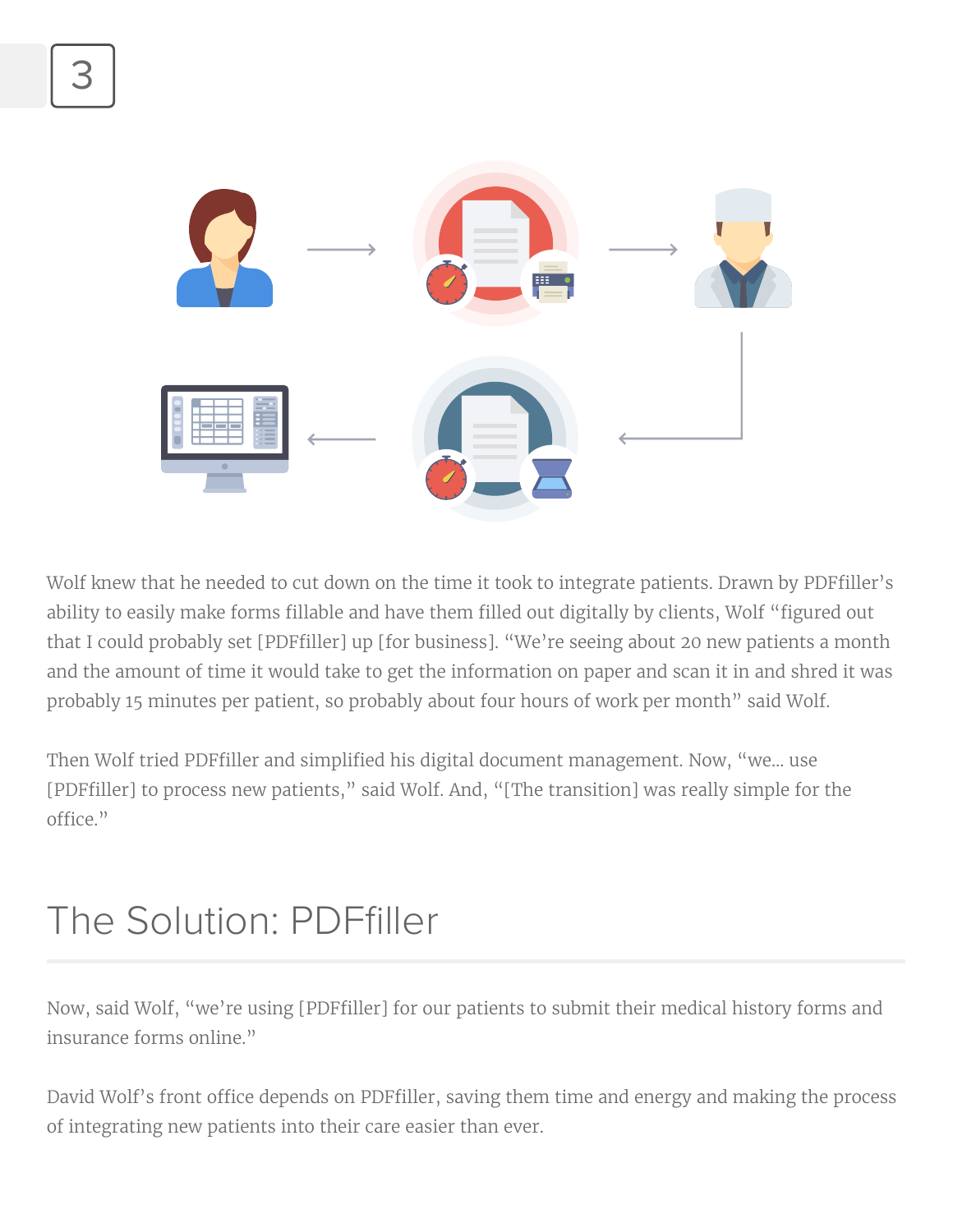After Wolf created his fillable form, he could then distribute it to patients in a number of ways. However, Wolf chose to integrate the fillable PDFfiller form into his website. "If we have a patient call for a new appointment, the easiest thing we do is we just have them go to our website and click on the link [to the fillable document]," said Wolf. "But if they're not somewhere where they can do that right when they're calling us, then we will get their email address and email them the link, so they can collect the email and click on the link to fill the forms out later."



The process of integrating PDFfiller into Wolf's office workflow was easy:

"We already had the fillable forms ready to go," said Wolf. "There was a little bit of effort getting the fillable link forms the way I wanted them," but after uploading a document or downloading one from the internet, converting it into a fillable form is easy with PDFfiller's drag-and-drop form creation wizard, which allows users to add fillable fields intuitively to a form with just a few clicks. Importantly for Wolf, PDFfiller allows parts of the form to be made mandatory including adding contact information – "since [with] the fillable forms, you can select what fields are required, it also saves us from having the patients not skip something… we [also] force patients to put their name and email address in when they submit the form so it allows us to match their name up with their digital chart in the office and import the information into their chart," said Wolf, making the whole process much easier for Wolf's front office.



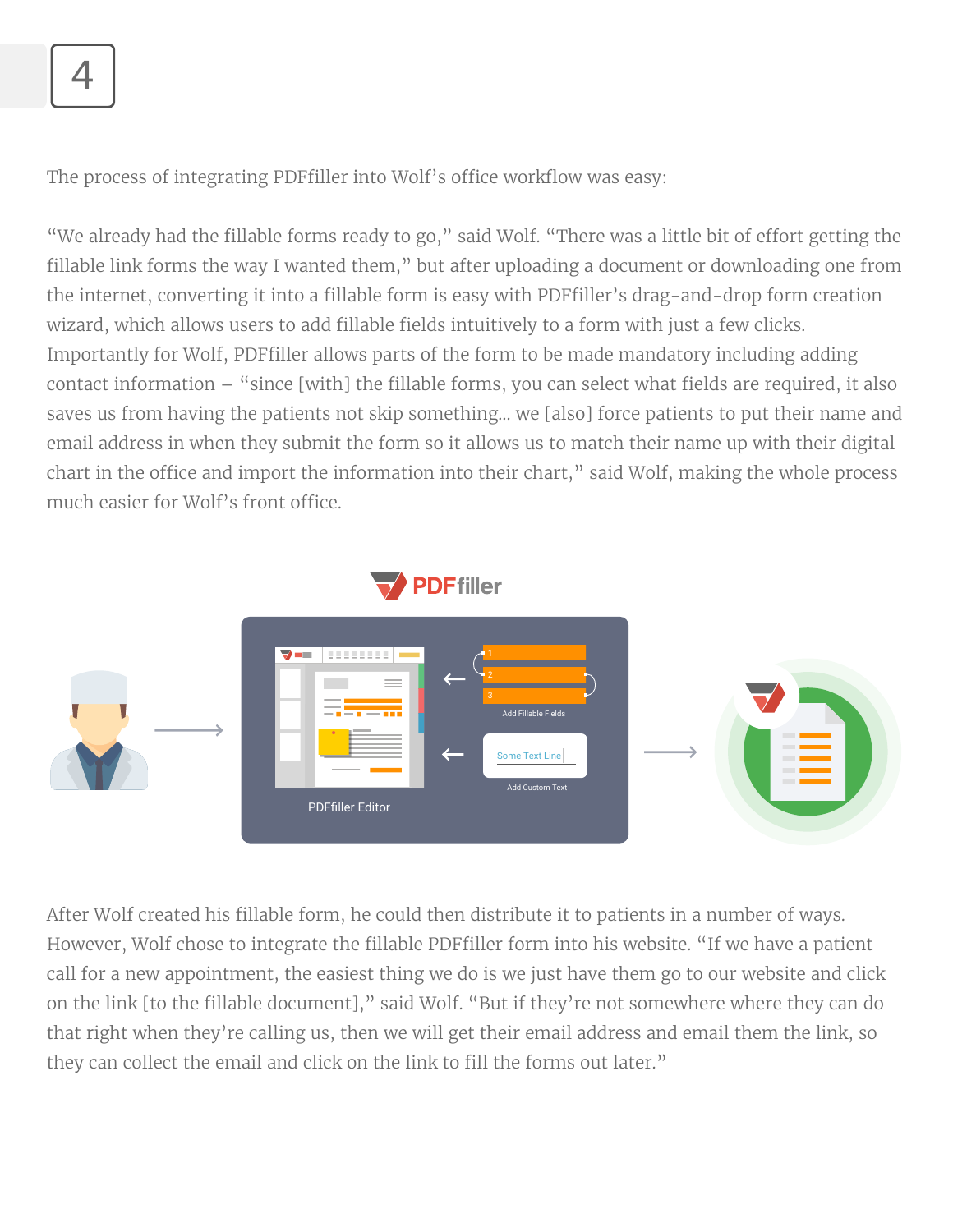

After Wolf created his fillable form, he could then distribute it to patients in a number of ways. However, Wolf chose to integrate the fillable PDFfiller form into his website. "If we have a patient call for a new appointment, the easiest thing we do is we just have them go to our website and click on the link [to the fillable document]," said Wolf. "But if they're not somewhere where they can do that right when they're calling us, then we will get their email address and email them the link, so they can collect the email and click on the link to fill the forms out later."

The powerful 'LinkToFill' feature allows PDFfiller users to send fillable forms to recipients to complete and return with just a click from inside PDFfiller's easy-to-use online interface. You can also distribute forms with a URL or a QR code. PDFfiller's powerful and proprietary 'SendToSign' feature makes it easy to create a form and send it to others for a legally-binding electronic signature with just a click.



#### **PDFfiller**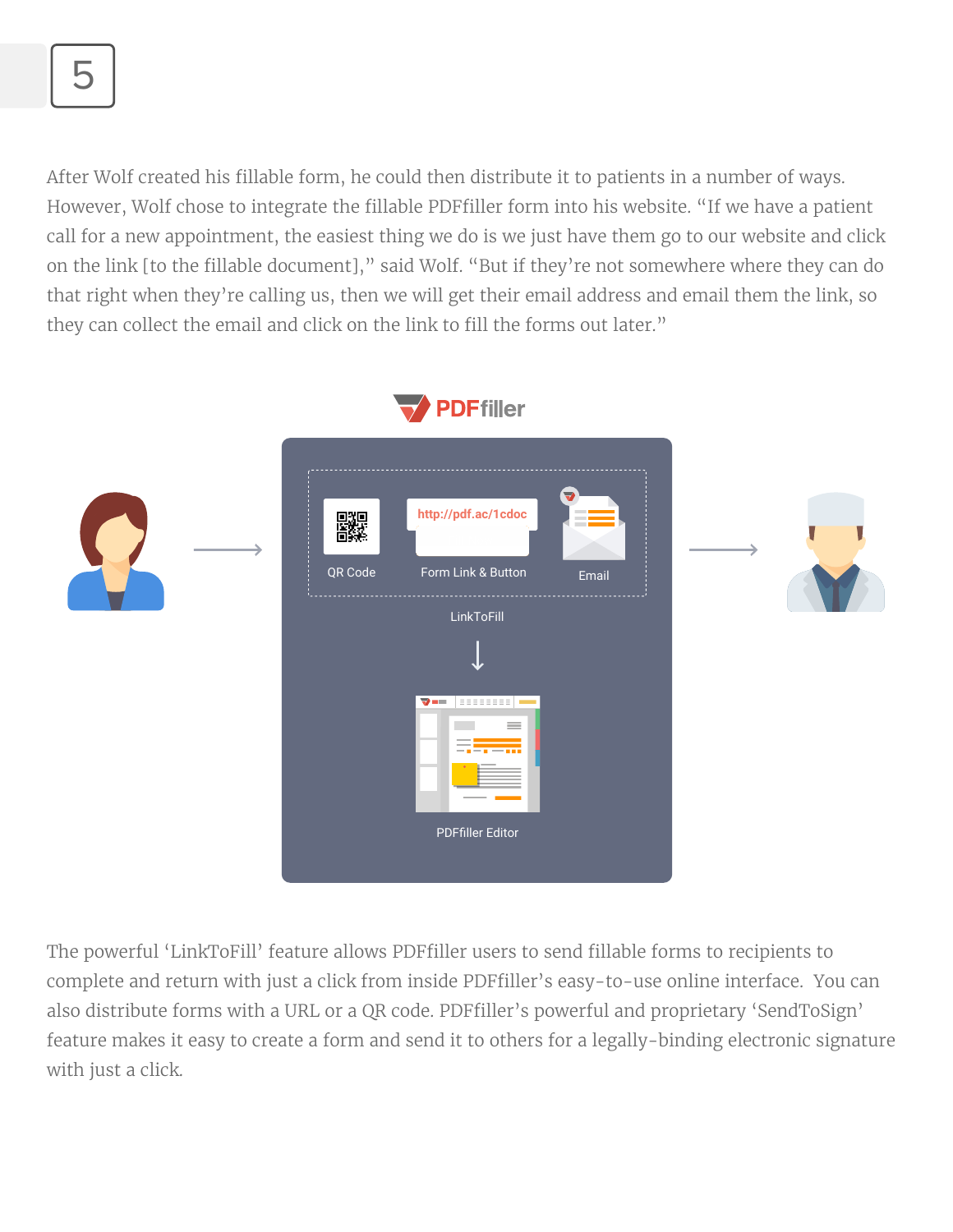

After a new patient completes a form, Wolf's front office receives an email notifying them that a form has been completed by a specific new patient. The front office will "save the PDF information and then import it into the patient chart." "[When] the patient arrives for their appointment, we have all their information," said Wolf, making the check-in process quick and easy for Wolf's front office and the patient.

#### **Benefits**



PDFfiller is the fastest way to add patient data into Wolf's database and new patients into his practice. "Probably [dealing with new patients' forms takes] less than a half an hour's worth of work [with PDFfiller]," said Wolf, "So it's probably saving us close to three and a half hours of office work a month." Wolf's office has cut the time of processing intake forms by 87.5% using PDFfiller. "Being able to have [patients] be able to fill the forms out online and have them directly imported into their digital charts saves us a ton of time," said Wolf. "It also saves us so much time because we do not have to scan the information back in and shred it as we did with the paper version." Moreover, PDFfiller never saves customer data on its servers after the customer deletes his form – PDFfiller does the digital shredding for you.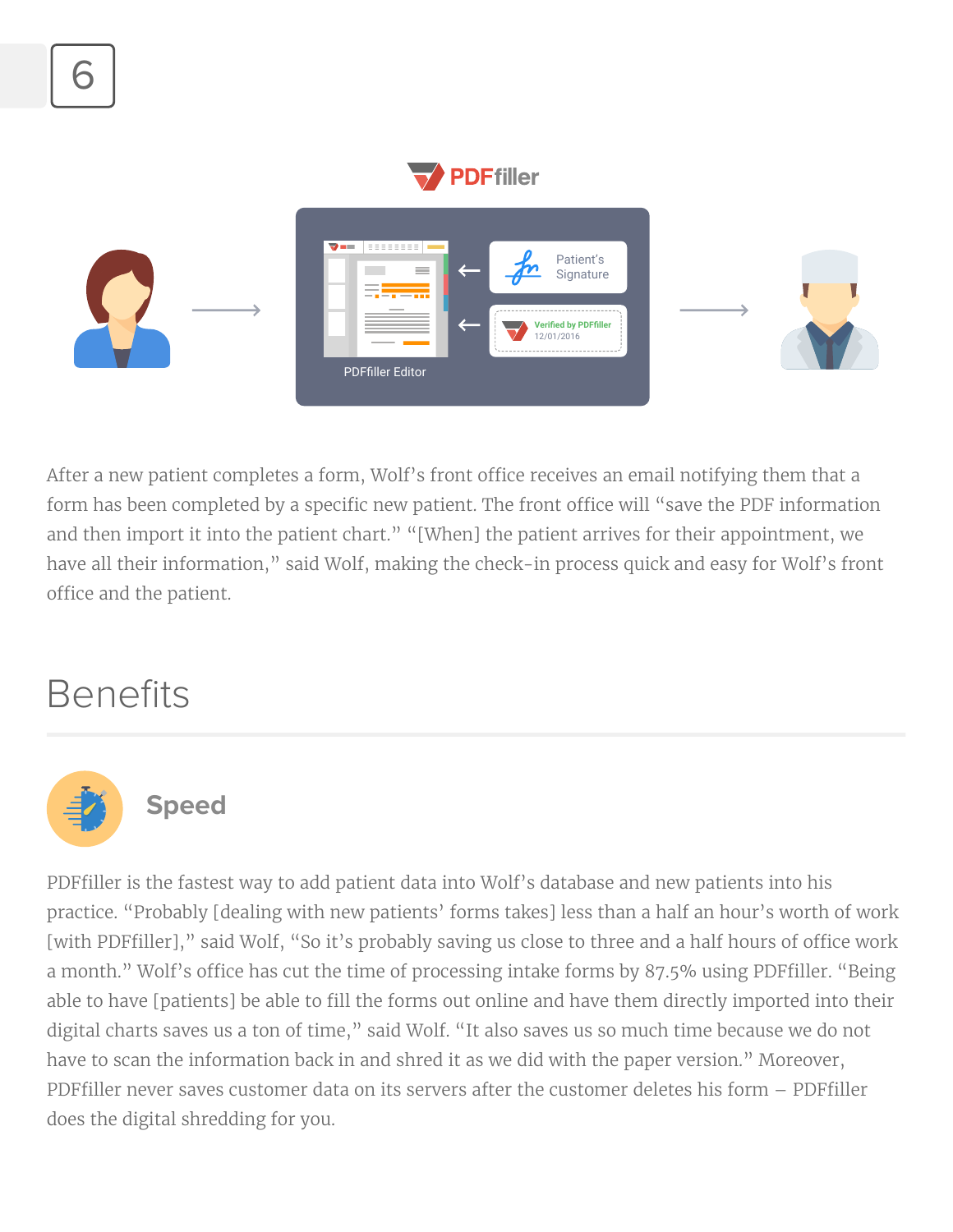7



Not only is PDFfiller the fastest way to fill out forms online, it is also the most convenient, making the new patient intake process easier for both patients and front office staff. "[PDFfiller] just makes it a lot more convenient for [new patients] if they want to have the forms ready before they get here," said Wolf. Moreover, PDFfiller "streamlines the communication process and it decreases the amount of manual labor that we have to do to collect the patient data... it saves our office a huge amount of effort in collecting the patient data" and makes dealing with medical information and insurance companies much easier," Wolf said.

It's difficult to quantify the value of PDFfiller, said Wolf. PDFfiller, though, saves the office time and energy and "for the cost of running a dental office, [the] \$180/year subscription for PDFfiller is a really inconsequential amount of money. I think it's really reasonably priced and I think it certainly pays for itself in convenience alone."





PDFfiller makes it safer to transfer and store documents than other online services, or even keeping paper copies. Completely HIPAA compliant, PDFfiller makes digital document management secure. [Before PDFfiller] we had the fillable forms, but we weren't having the patients email them to us because of the security thing. But having a secure portal where the patient can just fill in their form and submit it is the reason we decided to start doing it this way [with PDFfiller]," Wolf said.